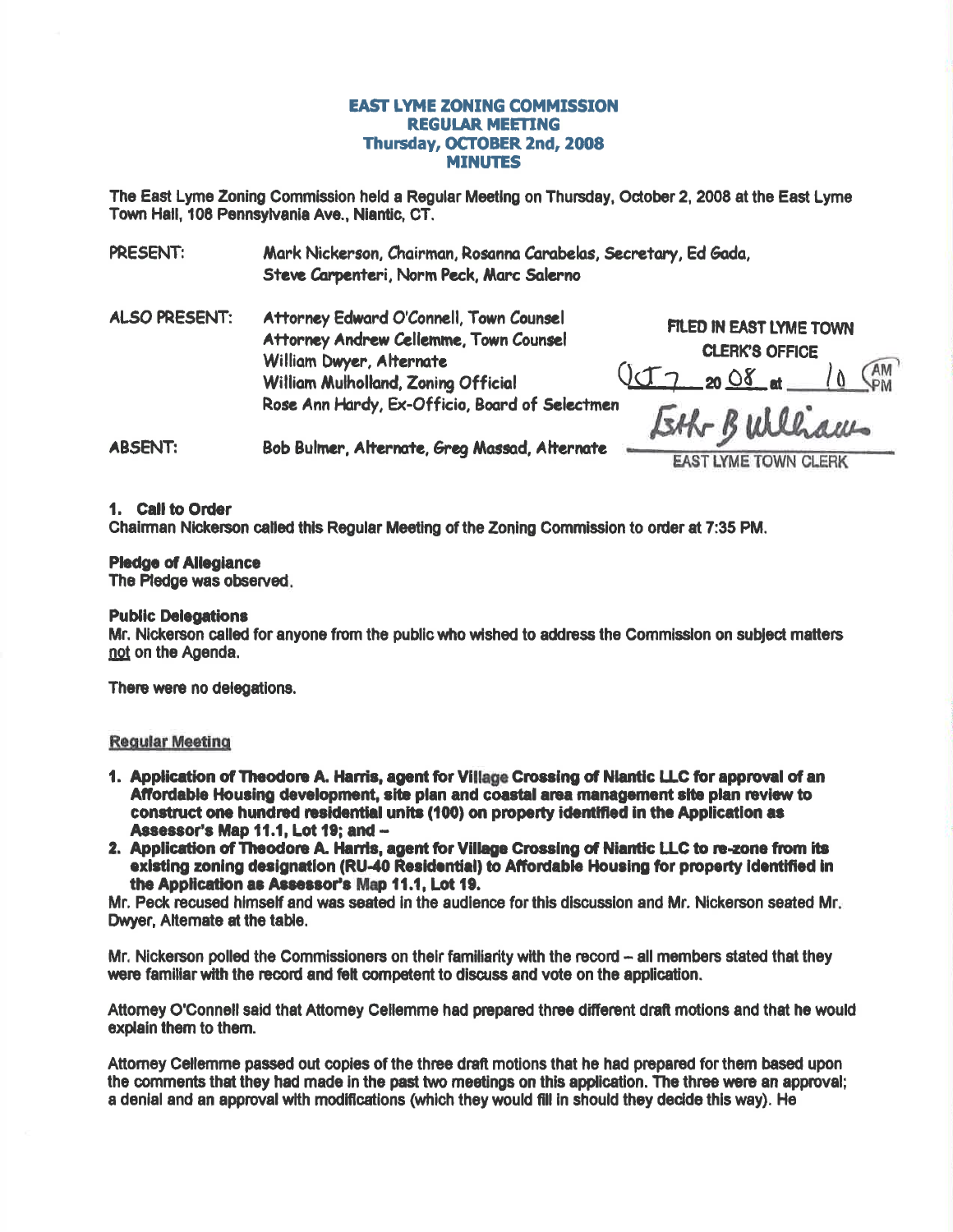explained that the approval would be approving the application as submitted; if they chose the denial, CGS 8-30g states that an Affordable Housing application on appeal placed the burden upon them to justify their decislon and to sustain fi and showthat the decision outweighs the need forAfiordable Housing. He noted that it would also be true for the decision of approval with modifications if that were challenged. In each of the motions he said that he addressed the three basic items  $-$  The request for a zone change; The request for approval of a "Preliminary Site Plan"; and The request for approval of a coastal site plan. The denial and approval with modifications are more lengthy as the major concerns that they had expressed have been listed - vehicular traffic and pedestrian safety, other traffic safety issues, the lack of sidewalks, the 18 residences on Park Place and the intersection with Rte. 156. The denial cites that there are no reasonable modifications that could be made. The approval is a more concise form and the approval with modifications leaves them the area to add the modifications that they feel are reasonable. He said that he would be happy to answer any questions that they might have.

Mr. Salemo asked if they could mix and match the three items.

Attomey Cellemme said that in theory yes however; given the way that these have been drafied based on those major items, some of the findings would have to be changed.

Mr. Nickerson asked if they should make two or three motions. Attomey Cellemme suggested that they make one motion covering all of the items.

Mr. Nickerson said that the Zoning Commission has embraced Affordable Housing and has approved several that are now up and running and that the Town has recently received a grant to study where appropriate areas might be for Affordable Housing in the Town. He said that he finds the denial clear as there is a density issue here and this is an old established neighborhood of 18 homes. The area is approximately 16 acres and 90 more families would be very dense and would dump more traffic to the Park Place cul-de-sac which is a narrow street and create more traffic issues. There also are no sidewalks and the grade of the hill in the development with the winter driving and only one way out would create more problems.

Mr. Salemo concuned wlth Mr. Nickerson and cited the steepness of the grade and the road again. He said that he also wanted to address the Water & Sewer Commission letter that they received which was a denial of water and that while they did get a letter from the applicant saying that they could come up with water: they did not provide any tests or studies to prove it and he does not think that they have sufficient evidence that they would have water and it is something that they need to address.

Ms. Carabelas said that she agrees with both of herfellow Commissioners and added the issue that she has with the bus safety and of the bus going in and out of the area along with the kids standing on the comer. She edded thet she thinks that people who have had problems with water in their basement would have even worse problems with it.

Mr. Gada said that they have found in review that there is no potential for egress from the other side to make a connedion due to the topography of the land. He sald that he also egrees with the water situetion.

Mr. Dwyer said that the one point of egress is his concern and getting emergency vehicles in there and stacking them in the event of a fire and this is too high of density for the area.

Mr. Carpenteri said that his concem is the safety issue and that he also agrees with the concems expressed by his fellow Commissioners.

Mr. Salemo asked if they could add a sedion to the denial on the issue of the lack of water. Mr. Mulholland produced the exhibit - the letter from the Water & Sewer Commission expressing that there was a problem with the peak demand summertime months.

Attorney O'Connell said that they could add a section on the water and that he had jotted down something while they were reviewing the letter  $-$  he read:

WHEREAS, the Commission has determined that a sufficient supply of water from the municipal water system would be available to the project for a portion of the calendar year, but is not currently available to the project on a year-round basis, there being a shortage of water during the summertime peak demand period,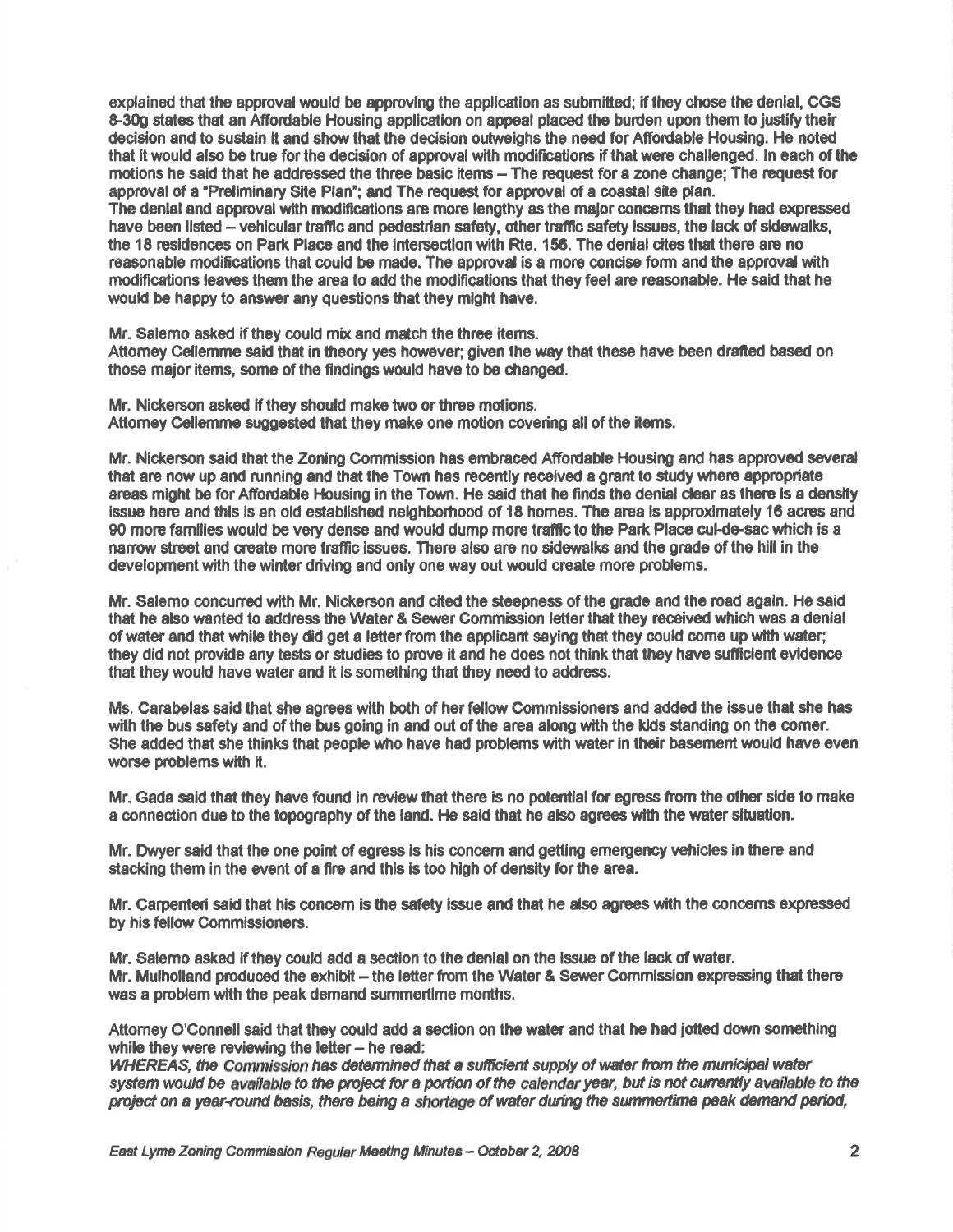and the applicant has not presented a plan to demonstrate that an adequate supply of year-round water is currently available.

The Commissioners agreed that should be included in the motion of denial.

#### \*\*MOTION (1)

Mr. Salemo moved that: WHEREAS on February 12, 2008, Theodore A. Harris, agent for Village Crossing of Niantic, LLC. ("Applicant") filed an "Affordable Housing Application" entitled "Village Crossing of Niantic" with the East Lyme Zoning Commission ("Commission") consisting of a set of plans for 90 total units for sale or rent of which 30% would be affordable housing units on approximately 15.73 acres, and an affordability plan; and

WHEREAS, the Applicant has requested (1) approval of a Preliminary Site Plan for the construction of 90 housing units, 30% of which would be affordable housing units on the property identified in the application as Assessor's Map 11.1. Lot 19 ("property"); and (2) approval of a coastal site plan; and

WHEREAS, the Commission, having determined that the application is the functional equivalent of a request for a change in zone, has made the requisite referral to the Planning Commission pursuant to **General Statutes 8-3a: and** 

WHEREAS, the Commission has determined that the application proposes activity within the coastal boundary as defined in General Statutes 22a-94 and the Town's Plan of Conservation and Development and the Applicant has submitted a coastal site plan in accordance with General Statutes 22a-109, the Commission has referred the application to the Department of Environmental Protection (DEP), Office of Long Island Sound Protection (OLISP). Pursuant to General Statutes 22a-106, the Commission must additionally review the application for potential adverse impacts on coastal resources and future water dependent activities; and

WHEREAS, the Commission held four (4) public hearings on the application, preliminary site plan and coastal site plan and listened to numerous hours of testimony during those hearings. Approximately fifty (50) exhibits were submitted by the Applicant and various agencies and individuals for consideration during the hearing process. In making its decision, the Commission is considering and taking into account the testimony and exhibits submitted at the hearings on the application.

WHEREAS, for the purposes of this affordable housing application, the Commission will address this motion in three separate parts:

- A. The request for a zone change:
- B. The request for approval of a "Preliminary Site Plan":
- C. The request for approval of a coastal site plan.

#### THE PROPOSED ZONE CHANGE TO THE APPLICANT'S PROPERTY A.

WHEREAS, the Applicant is applying for a zone change for the entirety of the property that is the subject of this application, and it is evident by the development plan submitted that high-density development is contemplated throughout the property and such approval of a zone change for the property would allow for the dense development of the entire property far in excess of what is currently allowed in an RU-40 zone; and

WHEREAS, the Commission has determined Park Place is a 24 foot wide town highway. Park Place currently services 18 existing single family residences and provides only one means of ingress and egress for the existing residences, which is to and from Connecticut Route 156 (West Main Street). Park Place currently has vehicular and pedestrian traffic problems due to its width, limited ingress and egress to and from West Main Street and lack of sidewalks. The intersection of Park Place and West Main Street currently presents dangerous sightlines. West Main Street currently has pedestrian safety problems due to the lack of sidewalks and the narrow width of the shoulder. (See e.g. exhibits 26-30, 36-43, 49, 50 and related testimony)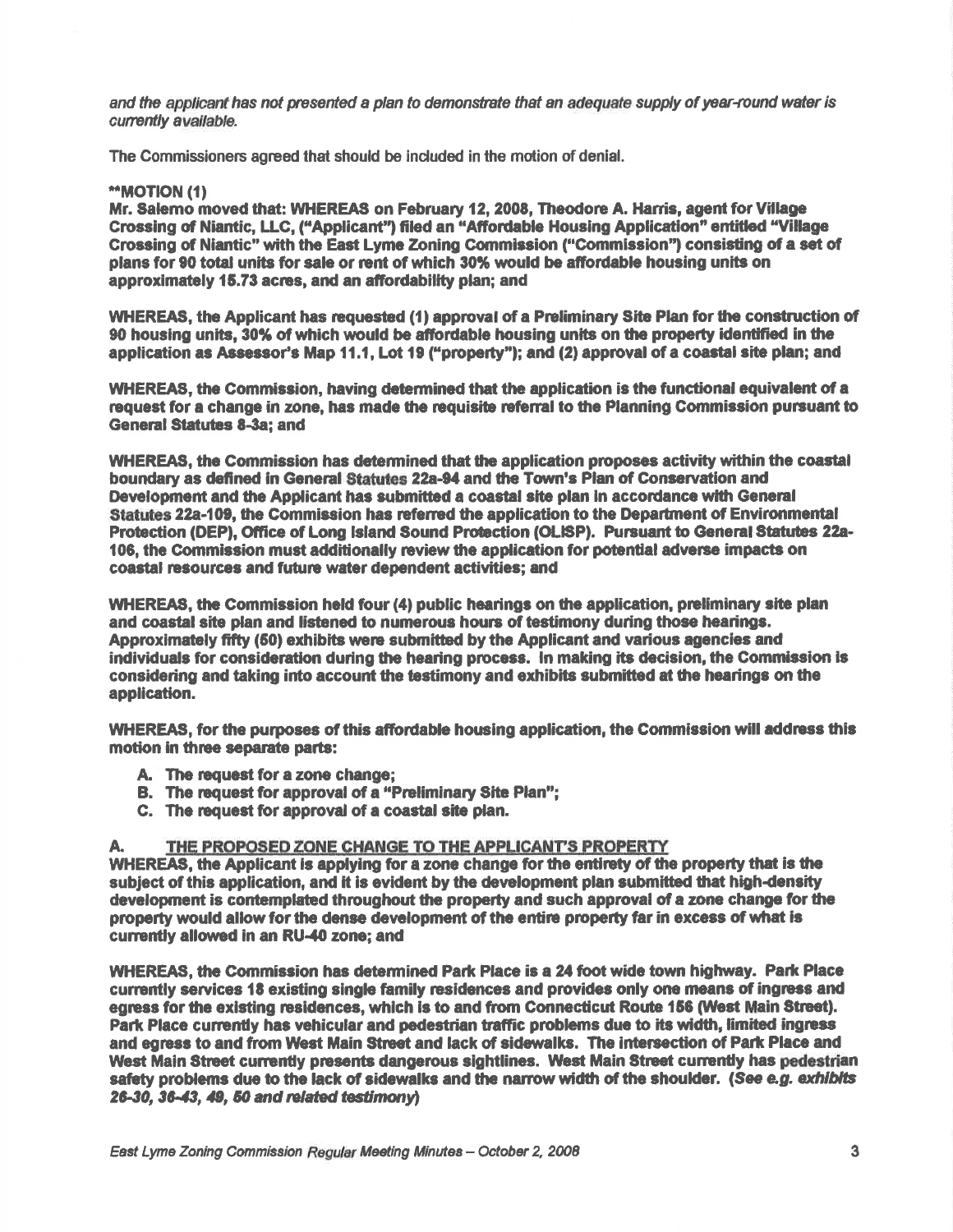WHEREAS, the Commission has determined that the sole ingress and egress to the proposed development will be a private road that will connect with Park Place. The proposed development does not include a secondary emergency access. The proposed development will increase the number of residences accessed by Park Place from 18 to 108+/-. The proposed development will increase the vehicular and pedestrian traffic on Park Place to unsafe and dangerous levels and result in dangerous and unsafe conditions at the intersection of Park Place and West Main Street.

WHEREAS, the Commission has determined that a sufficient supply of water from the municipal water system would be available to the project for a portion of the calendar year, but is not currently available to the project on a year-round basis, there being a shortage of water during the summertime peak demand period, and the applicant has not presented a plan to demonstrate that an adequate supply of year-round water is currently available.

WHEREAS, the Commission has determined that re-zoning the property for the proposed density would result in dangerous pedestrian and vehicular traffic conditions on Park Place, at the intersection of Park Place and West Main Street and on West Main Street. Re-zoning the property for the density proposed would have adverse consequences to the public health and safety of the residents of Park Place, the future residents of the affordable housing development and the users of the town and state roads. (See e.g. exhibits 26-30, 36-43, 49, 50 and related testimony)

WHEREAS, the Commission has determined that Planning Commission found that the re-zoning of the property for the density proposed would be inconsistent with the Plan of Conservation and Development.

WHEREAS, the Commission recognizes the need for and benefit of an increased amount of affordable housing in the Town, and has weighed and balanced that need against the public's interest in the health and safety and other above-described public interests; and

BE IT THEREFORE RESOLVED, the Commission hereby DENIES the application of Village Crossing of Niantic. LLC to re-zone the Applicant's property to an Affordable Housing District.

BE IT FURTHER RESOLVED, the Commission finds that no reasonable changes can be made to the proposed zone change that would adequately protect the above enumerated public interests.

В. THE REQUEST FOR APPROVAL OF A "PRELIMINARY SITE PLAN"

WHEREAS, the Commission has resolved to deny the application for a zone change, see Sections A above; and

WHEREAS, the Applicant's request for approval of a Preliminary Site Plan cannot be adequately addressed by reference to the Town's current Requiations as no such category of site plan approval exists within the requlations: and

WHEREAS, the Commission recognizes that an affordable housing application need not be in strict compliance with existing zoning regulations (see Wisniowski v. Berlin Planning Commission, 37 Conn. App. 303 (1995)); and

WHEREAS, the Commission concludes that all of the reasons enumerated in Section A, above, that were found that weighed against the approval of the zone change application apply equally to the evaluation of the applicant's Preliminary Site Plan including but not limited to safe pedestrian and vehicular access and inconsistency with the Plan of Conservation and Development: and

WHEREAS, the Commission recognizes the need for and benefit of an increased amount of affordable housing in the Town, and has weighed and balanced that need against the public's interest in the health and safety and other above-described public interests; and

BE IT THEREFORE RESOLVED, that the Commission hereby DENIES the application of Village Crossing of Niantic, LLC for an affordable housing development Preliminary Site Plan, and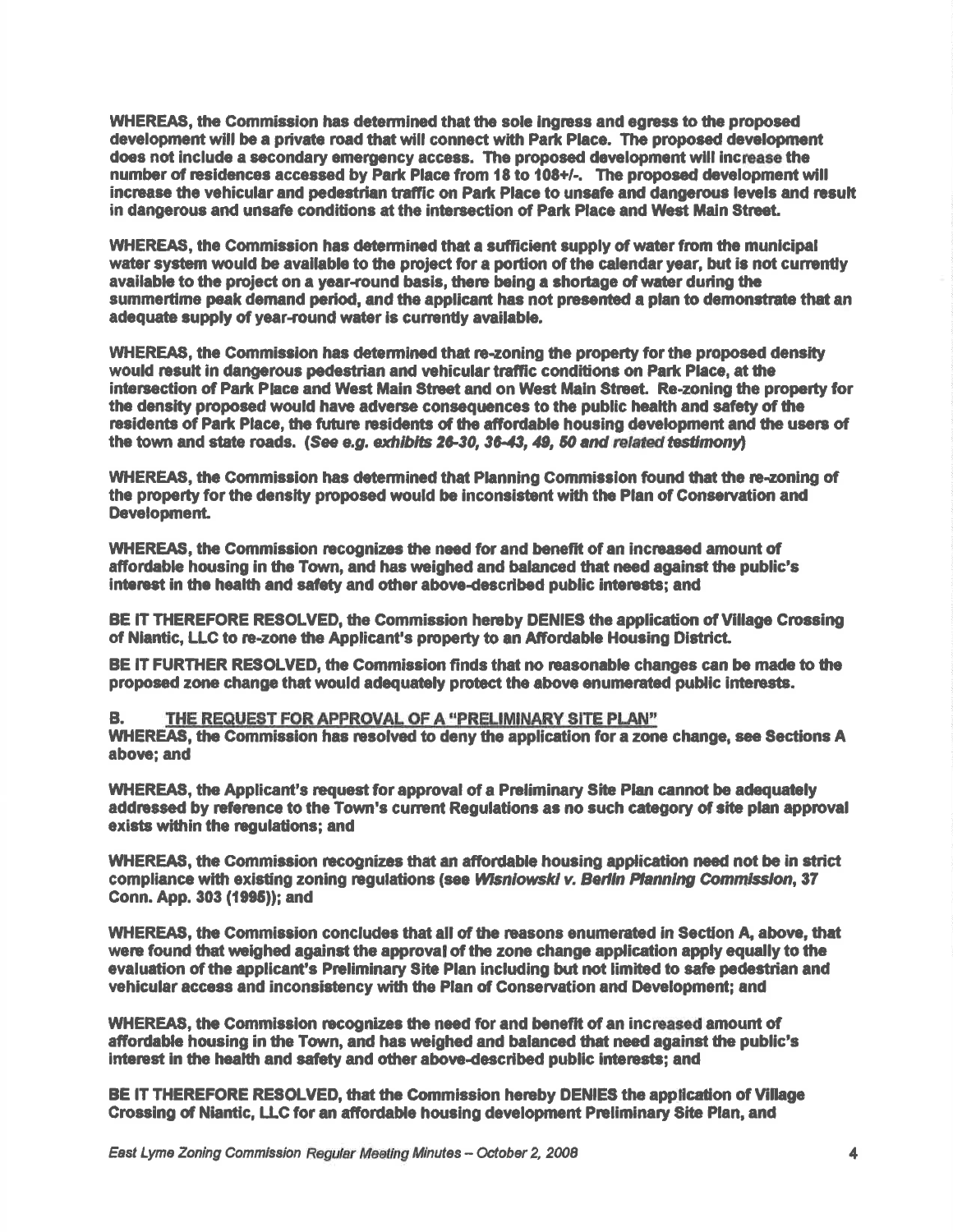BE IT FURTHER RESOLVED, the Commission finds that no reasonable changes can be made to the application that would adequately protect the above enumerated public interests.

# C. THE REQUEST FOR APPROVAL OF A COASTAL SITE PLAN

WHEREAS, the Commission finds, pursuant to General Statutes 22a-106, that the proposed development at the site, which is fully or partially within coastal boundary, will have potentially adverse impacts on coastal resources and future water dependent activities. The Commission finds the proposed coastal site plan review application inconsistent with the policies and standards of the Connecticut Coastal Management Act, the Town's Plan of Development, the Municipal Coast Program and the Harbor Management Plan based on severe onsite development constraints and the potential adverse impact on coastal resources and water quality. Additionally, the Commission finds that the proposed development would not adequately provide for future water-dependent uses and access for the public to future water dependent uses.

BE IT THEREFORE RESOLVED, for the reasons stated above, that the Commission hereby DENIES the coastal site plan application of Village Crossing of Niantic, LLC and finds that no reasonable changes can be made.

#### Ms. Carabelas seconded the motion.

Mr. Nickerson explained that a vote in favor of the motion would be a vote to deny the application; he then called for a vote on the motion.

#### Vote:  $6 - 0 - 0$ . Motion passed. Application denied.

Mr. Nickerson said that the decision would publish next week Thursday on October 9, 2008. Mr. Dwyer returned to the audience and Mr. Peck was seated at the table.

3. Approval of Minutes -- September 18, 2008 - Public Hearing I Minutes and Regular Meeting Minutes Mr. Nickerson called for discussion on, or corrections to the Commission's Public Hearing I, and Regular Meetlng Minutes of September 18,2008.

Ms. Carabelas asked that 'fio' on Page 3 in the third paragraph up from the bottom of the Regular Meeting Minutes be changed to read 'for'.

#### \*\*MOTION (2)

Mr. Salemo moved to approve the September 18, 2008 Public Hearing I Minutes of the Commission as presented and the September 18, 2008 Regular Meeting Minutes of the Commission as amended. Mr. Carpenteri seconded the motion.

Vote:  $6-0-0$ . Motion passed.

#### Old Business

#### 1. Stormwater

Mr. Mulholland said that as soon as Planning is done with this that it would move over to Zoning where they will format it for their regulations.

2. Subcommittee - Niantic Village - CB Zones (Mark Nickerson, Marc Salerno & Norm Peck) . Mr. Mulholland reported that they have started drafting some things here on mixed use and multi-family and that he will start asking them for direction on the mixed use issue.

#### 3. Subcommittee - Adult Uses (Rosanna Carabelas)

Ms. Canabelas reported that she has been consulting with Aftomey O'Connell on thls and that he indicated that the ordinance part would be very expensive and would be something that the Board of Selectmen would deal with and that they should deal with their Zoning part. He also said that they could discuss where it could be allowed or just leave it as it is. She said that she would like to have their comments for the next meeting of the Commission if possible.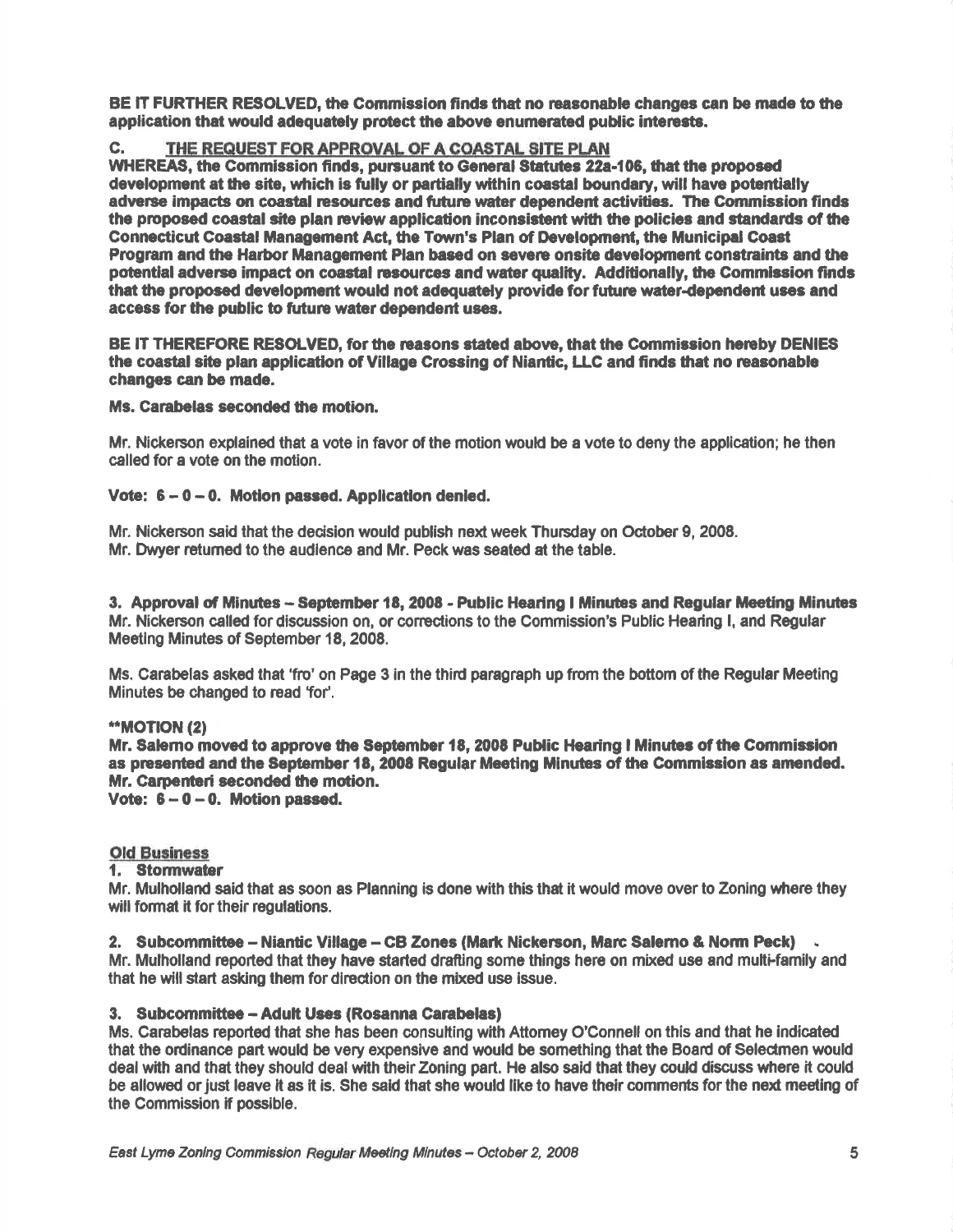Mr. Nickerson noted that he thought that they should have some time over the next couple of meetings to attend to their subcommittee work.

# 4. Subcommittee - Transitional Zones (Marc Salemo & Norm Peck)

There was no report.

## 5. Subcommittee - Scenic Roads - (Marc Salemo, Mark Nickerson & Norm Peck)

Mr. Salemo reported that they had met with the Town Attorney prior to this meeting and that they have completed their task and he feels that they have put forward a good ordinance for the Planning Commission to review and to then pass along to the Board of Selectmen. He requested of Mr. Nickerson, chairman that the subcommittee be dissolved as they have now completed their business.

Mr. Nickerson asked that it be noted in the record to dissolve this subcommittee.

#### **New Business**

1. Any business on the floor, if any by the majority vote of the Commission. There was none.

#### 2. Zoning Official

Mr. Mulholland reported that McDonald's has begun moving the earth for their new building and that the CVS would follow; 38 Hope Street will be requesting some CO's soon and it is expected that they will go slowly through the winter months and the Gateway project will also be moving along slowly. He additionally noted that the Wendy's property has been mowed and attended to.

Mr. Nickerson noted that they have discussed doing some housekeeping with their regulations and asked that Mr. Mulholland compile a list for them to review and that he also put together something on the Niantic downtown district.

#### 3. Comments from Ex-Officio

Ms. Hardy reported that they had received a \$50,000 grant to study potential Affordable Housing zones within the Town and that once they had done so, that they were not held to anything as the grant was for a study. She also reported that the EL Historic District subcommittee was ready to submit a plan to the State on the boundaries of the Thomas Lee and old schoolhouse and that when it was approved by the State, that these areas would be designated as historic districts and potentially eligible for grants. She lastly reported that at a recent Board of Ed meeting that there was discussion on the school bus routes as a cost saving measure and that there were complaints from the Sea Spray development and they wanted to have the bus go up to the top of the hill to pick up their kids. They also complained about the recreation area. She said that she presents this to them for their consideration on what happens with various projects.

Mr. Mulholland said that there is a large grassed area for their recreation within the complex and noted that they are in an industrial park. He said that they have complained about the vacant land next to them with equipment on it and that while the owner did not have to move it, he was kind enough to agree to do so when asked.

Ms. Hardy said that they should charge an impact fee for the kids as there are some 39 or 40. Mr. Salemo noted that the figure was not excessive like some of the figures that they have heard and that it was exactly what was predicted - one-half student per unit.

# 4. Comments from Zoning Commission liaison to Planning Commission

There was no report.

#### 5. Comments from Chairman

Mr. Nickerson suggested that they could catch up on some of their housekeeping items and also perhaps hear a presentation on some of the items that they have in subcommittee.